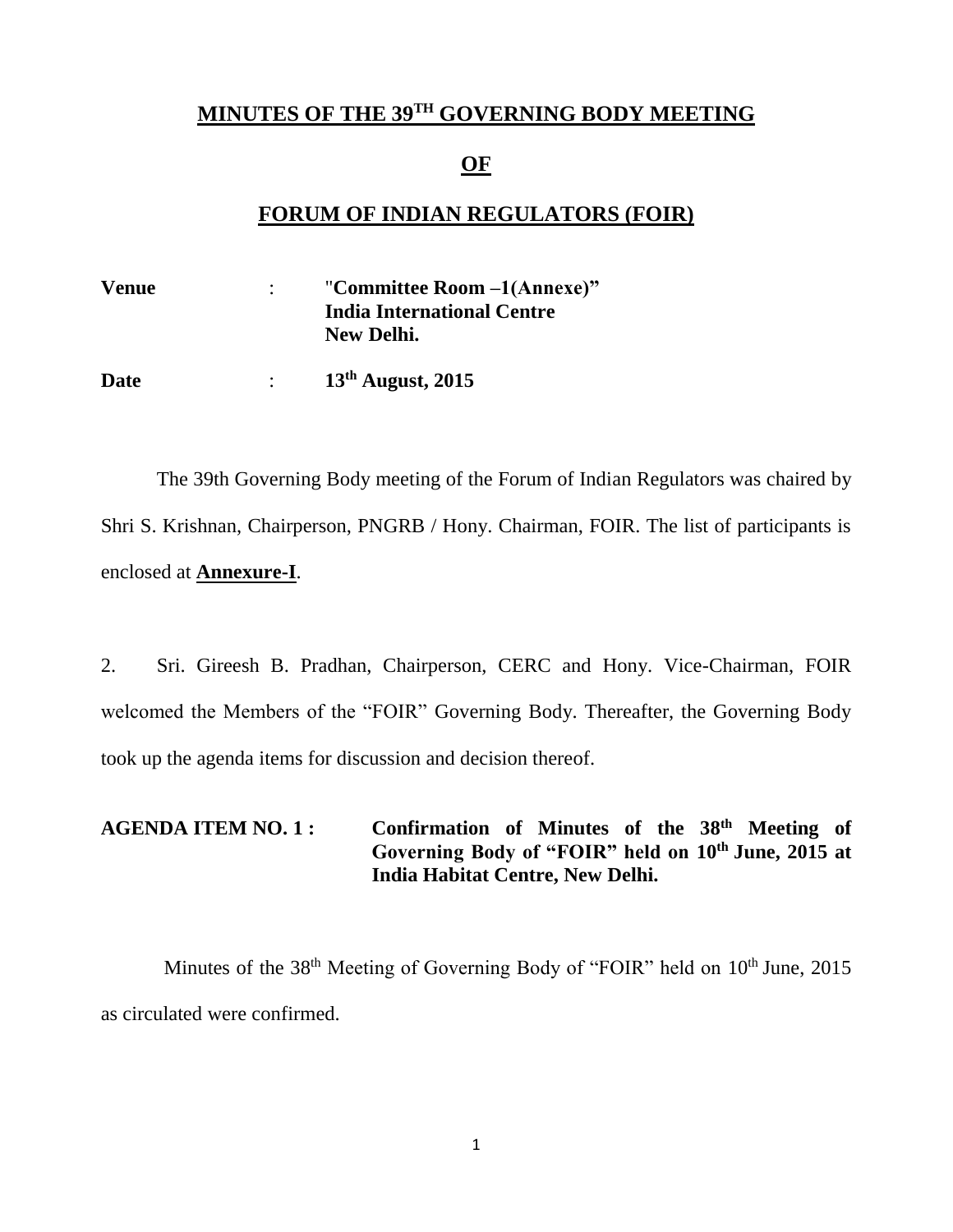Members were apprised that Chairperson, PNGRB / Hony. Chairman, FOIR had written to various Regulatory bodies for joining the FOIR Society.

 The members were also apprised about the outstanding membership fee from Administrative Staff College of India (ASCI) and The Energy and Resources Institute (TERI) and it was informed that FOIR Secretariat have written reminder letters to ASCI and TERI and their response in this regard is awaited.

## **AGENDA ITEM NO. 2 : Discussion on the proposal for setting up Regulatory Research Training (RRTI).**

 For operationalising of the RRTI, the requirement of competent professionals for various positions in the institute was discussed. The Human resource requirements for the proposed institute along with the requisite credentials were endorsed as at **Annexure – II (enclosed)**.

 The Communication received from Shri Sivapada Swain, Member, Orissa Electricity Regulatory Commission (OERC) in the context of RRTI was presented before the Governing Body. After discussion, the Governing Body reiterated the earlier decision taken by the Governing Body and subsequently confirmed in the Special General Body Meeting held on 11<sup>th</sup> December, 2014 at Kochi, to go ahead with the proposal of hosting the RRTI in CERC premises for a period of two years on pilot basis.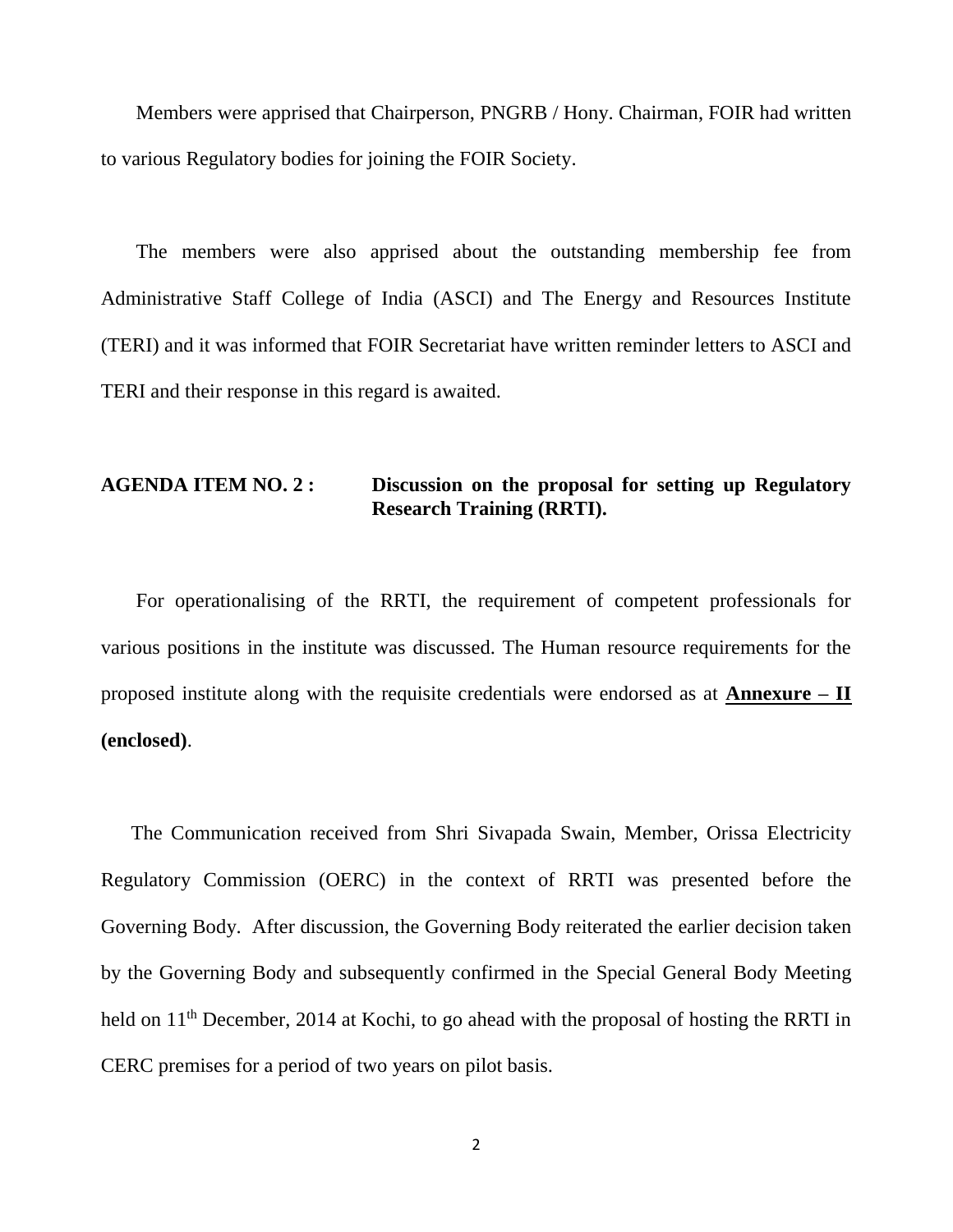# **AGENDA ITEM NO 3: Next FOIR Meeting.**

It was decided that a Special General Body Meeting of FOIR would be held on 27<sup>th</sup> November, 2015 at New Delhi to discuss the future of FOIR, especially in view of the minimal participation from regulators from sectors other than electricity sector.

 The Governing Body placed on record deep appreciation for the contribution made by Shri S. Krishnan as Hony. Chairman of FOIR. Shri Krishnan is to demit office on 16th August, 2015 and Shri Gireesh B. Pradhan takes over as Hony. Chairman, FOIR on 17<sup>th</sup> August, 2015.

The meeting ended with vote of thanks to the Chair.

\*\*\*\*\*\*\*\*\*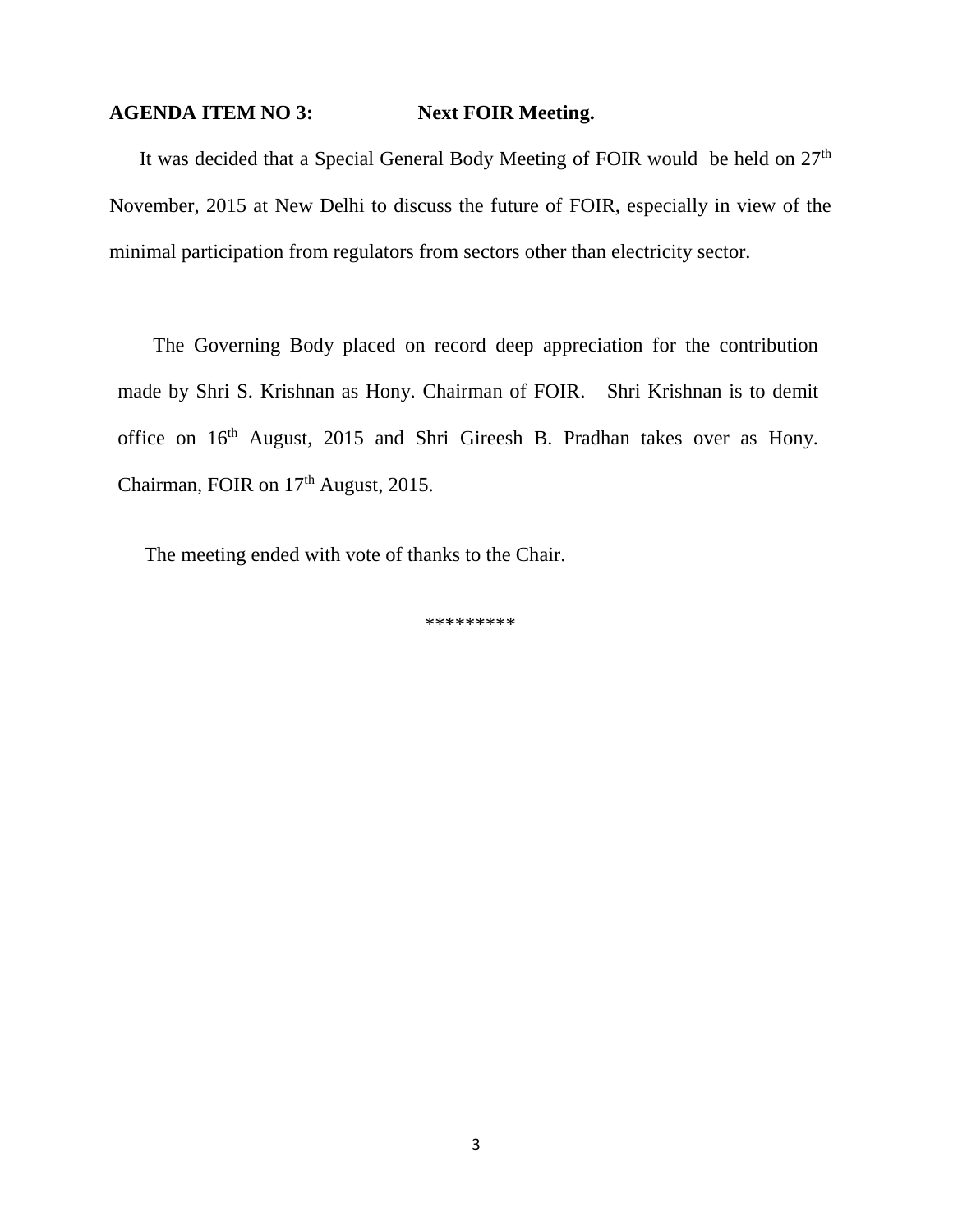**/ ANNEXURE – I /**

#### **LIST OF PARTICIPANTS ATTENDED THE 39 TH GOVERNING BODY MEETING**

### **OF**

## **FORUM OF INDIAN REGULATORS ( FOIR )**

## **HELD ON 13 TH AUGUST, 2015 AT INDIA INTERNATIONAL (IIC), NEW DELHI.**

| S.               | <b>NAME &amp; DESIGNATION</b>      | <b>ORGANIZATION</b> |
|------------------|------------------------------------|---------------------|
| No.<br>1.        | Shri S. Krishnan                   | <b>PNGRB</b>        |
|                  | Chairperson                        |                     |
| 2.               | <b>Shri Gireesh B. Pradhan</b>     | <b>CERC</b>         |
|                  | Chairperson                        |                     |
|                  | Shri S. Machenranathan             | <b>AERA</b>         |
| 3.               | Chairperson                        |                     |
|                  | Shri Subhash Chander Negi          | <b>HPERC</b>        |
| 4.               | Chairperson                        |                     |
| 5.               | Shri A.K. Singhal                  | <b>CERC</b>         |
|                  | <b>Member</b>                      |                     |
| 6.               | Shri A.S. Bakshi                   | <b>CERC</b>         |
|                  | <b>Member</b>                      |                     |
| $\overline{7}$ . | Dr. M.K. Iyer                      | <b>CERC</b>         |
| 8.               | <b>Member</b>                      | <b>TNERC</b>        |
|                  | Shri S. Nagalsamy<br><b>Member</b> |                     |
| 9.               | Shri K.P. Singh                    | <b>UERC</b>         |
|                  | <b>Member</b>                      |                     |
| 10.              | Ms. Shubha Sarma                   | <b>CERC</b>         |
|                  | Secretary                          |                     |
| 11.              | Shri Sushanta K. Chatterjee        | <b>CERC</b>         |
|                  | Joint Chief (RA)                   |                     |